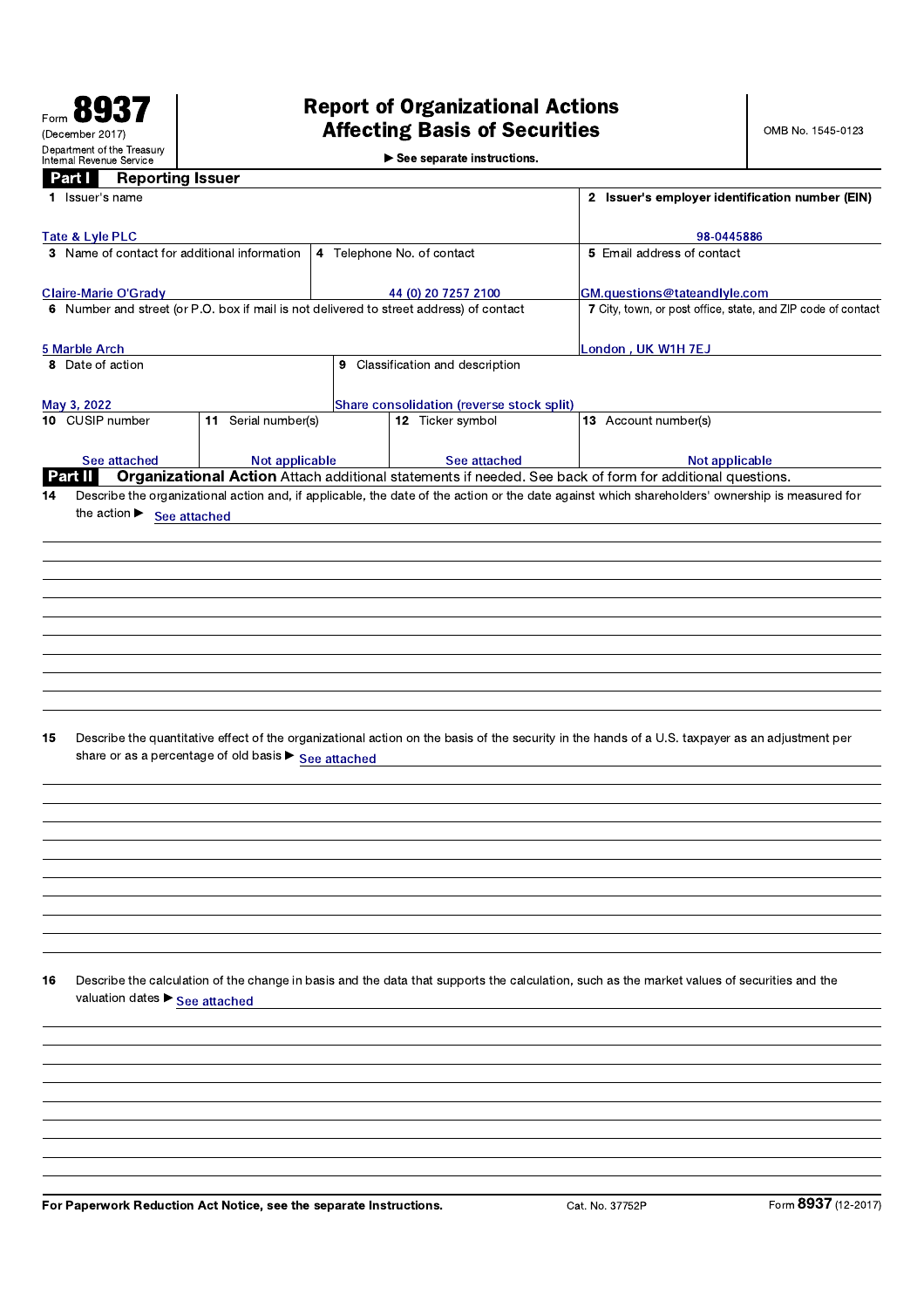| <b>Part II</b>                                             |  |  | <b>Organizational Action (continued)</b>                         |                                                                                                                                                                                                                                                                                                                          |                                          |                                |                |
|------------------------------------------------------------|--|--|------------------------------------------------------------------|--------------------------------------------------------------------------------------------------------------------------------------------------------------------------------------------------------------------------------------------------------------------------------------------------------------------------|------------------------------------------|--------------------------------|----------------|
| 17                                                         |  |  |                                                                  | List the applicable Internal Revenue Code section(s) and subsection(s) upon which the tax treatment is based ▶                                                                                                                                                                                                           |                                          | See attached                   |                |
|                                                            |  |  |                                                                  |                                                                                                                                                                                                                                                                                                                          |                                          |                                |                |
|                                                            |  |  |                                                                  |                                                                                                                                                                                                                                                                                                                          |                                          |                                |                |
|                                                            |  |  |                                                                  |                                                                                                                                                                                                                                                                                                                          |                                          |                                |                |
|                                                            |  |  |                                                                  |                                                                                                                                                                                                                                                                                                                          |                                          |                                |                |
|                                                            |  |  |                                                                  |                                                                                                                                                                                                                                                                                                                          |                                          |                                |                |
|                                                            |  |  |                                                                  |                                                                                                                                                                                                                                                                                                                          |                                          |                                |                |
|                                                            |  |  |                                                                  |                                                                                                                                                                                                                                                                                                                          |                                          |                                |                |
|                                                            |  |  |                                                                  |                                                                                                                                                                                                                                                                                                                          |                                          |                                |                |
|                                                            |  |  |                                                                  |                                                                                                                                                                                                                                                                                                                          |                                          |                                |                |
|                                                            |  |  |                                                                  |                                                                                                                                                                                                                                                                                                                          |                                          |                                |                |
|                                                            |  |  |                                                                  |                                                                                                                                                                                                                                                                                                                          |                                          |                                |                |
|                                                            |  |  |                                                                  |                                                                                                                                                                                                                                                                                                                          |                                          |                                |                |
|                                                            |  |  |                                                                  |                                                                                                                                                                                                                                                                                                                          |                                          |                                |                |
| Can any resulting loss be recognized? ▶ See attached<br>18 |  |  |                                                                  |                                                                                                                                                                                                                                                                                                                          |                                          |                                |                |
|                                                            |  |  |                                                                  |                                                                                                                                                                                                                                                                                                                          |                                          |                                |                |
|                                                            |  |  |                                                                  |                                                                                                                                                                                                                                                                                                                          |                                          |                                |                |
|                                                            |  |  |                                                                  |                                                                                                                                                                                                                                                                                                                          |                                          |                                |                |
|                                                            |  |  |                                                                  |                                                                                                                                                                                                                                                                                                                          |                                          |                                |                |
|                                                            |  |  |                                                                  |                                                                                                                                                                                                                                                                                                                          |                                          |                                |                |
|                                                            |  |  |                                                                  |                                                                                                                                                                                                                                                                                                                          |                                          |                                |                |
|                                                            |  |  |                                                                  |                                                                                                                                                                                                                                                                                                                          |                                          |                                |                |
|                                                            |  |  |                                                                  |                                                                                                                                                                                                                                                                                                                          |                                          |                                |                |
|                                                            |  |  |                                                                  |                                                                                                                                                                                                                                                                                                                          |                                          |                                |                |
|                                                            |  |  |                                                                  |                                                                                                                                                                                                                                                                                                                          |                                          |                                |                |
|                                                            |  |  |                                                                  |                                                                                                                                                                                                                                                                                                                          |                                          |                                |                |
|                                                            |  |  |                                                                  |                                                                                                                                                                                                                                                                                                                          |                                          |                                |                |
|                                                            |  |  |                                                                  |                                                                                                                                                                                                                                                                                                                          |                                          |                                |                |
| 19                                                         |  |  |                                                                  | Provide any other information necessary to implement the adjustment, such as the reportable tax year ▶ See attached                                                                                                                                                                                                      |                                          |                                |                |
|                                                            |  |  |                                                                  |                                                                                                                                                                                                                                                                                                                          |                                          |                                |                |
|                                                            |  |  |                                                                  |                                                                                                                                                                                                                                                                                                                          |                                          |                                |                |
|                                                            |  |  |                                                                  |                                                                                                                                                                                                                                                                                                                          |                                          |                                |                |
|                                                            |  |  |                                                                  |                                                                                                                                                                                                                                                                                                                          |                                          |                                |                |
|                                                            |  |  |                                                                  |                                                                                                                                                                                                                                                                                                                          |                                          |                                |                |
|                                                            |  |  |                                                                  |                                                                                                                                                                                                                                                                                                                          |                                          |                                |                |
|                                                            |  |  |                                                                  |                                                                                                                                                                                                                                                                                                                          |                                          |                                |                |
|                                                            |  |  |                                                                  |                                                                                                                                                                                                                                                                                                                          |                                          |                                |                |
|                                                            |  |  |                                                                  |                                                                                                                                                                                                                                                                                                                          |                                          |                                |                |
|                                                            |  |  |                                                                  |                                                                                                                                                                                                                                                                                                                          |                                          |                                |                |
|                                                            |  |  |                                                                  |                                                                                                                                                                                                                                                                                                                          |                                          |                                |                |
|                                                            |  |  |                                                                  |                                                                                                                                                                                                                                                                                                                          |                                          |                                |                |
|                                                            |  |  |                                                                  |                                                                                                                                                                                                                                                                                                                          |                                          |                                |                |
|                                                            |  |  |                                                                  | Under penalties of perjury, I declare that I have examined this return, including accompanying schedules and statements, and to the best of my knowledge and<br>belief, it is true, correct, and complete. Declaration of preparer (other than officer) is based on all information of which preparer has any knowledge. |                                          |                                |                |
| Sign                                                       |  |  |                                                                  |                                                                                                                                                                                                                                                                                                                          |                                          |                                |                |
| Here                                                       |  |  | Signature ▶ SIGNATURE ON FILE                                    |                                                                                                                                                                                                                                                                                                                          | 05/18/2022<br>Date $\blacktriangleright$ |                                |                |
|                                                            |  |  |                                                                  |                                                                                                                                                                                                                                                                                                                          |                                          |                                |                |
|                                                            |  |  | Print your name ▶ Claire-Marie O'Grady                           |                                                                                                                                                                                                                                                                                                                          | Title $\blacktriangleright$              | <b>Group Company Secretary</b> |                |
| Paid                                                       |  |  | Print/Type preparer's name                                       | Preparer's signature                                                                                                                                                                                                                                                                                                     | Date                                     | <b>PTIN</b><br>Check  <br>∣ if |                |
| Preparer                                                   |  |  | Nina Hrushko                                                     | <b>SIGNATURE ON FILE</b>                                                                                                                                                                                                                                                                                                 | 05/18/2022                               | self-employed                  | <b>ON FILE</b> |
| <b>Use Only</b>                                            |  |  | $\blacktriangleright$ Linklaters LLP<br>Firm's name              |                                                                                                                                                                                                                                                                                                                          |                                          | Firm's EIN ▶                   | <b>ON FILE</b> |
|                                                            |  |  | Firm's address ▶ 1290 Avenue of the Americas, New York, NY 10104 |                                                                                                                                                                                                                                                                                                                          |                                          | Phone no.                      | (212) 903-9204 |
|                                                            |  |  |                                                                  | Send Form 8937 (including accompanying statements) to: Department of the Treasury, Internal Revenue Service, Ogden, UT 84201-0054                                                                                                                                                                                        |                                          |                                |                |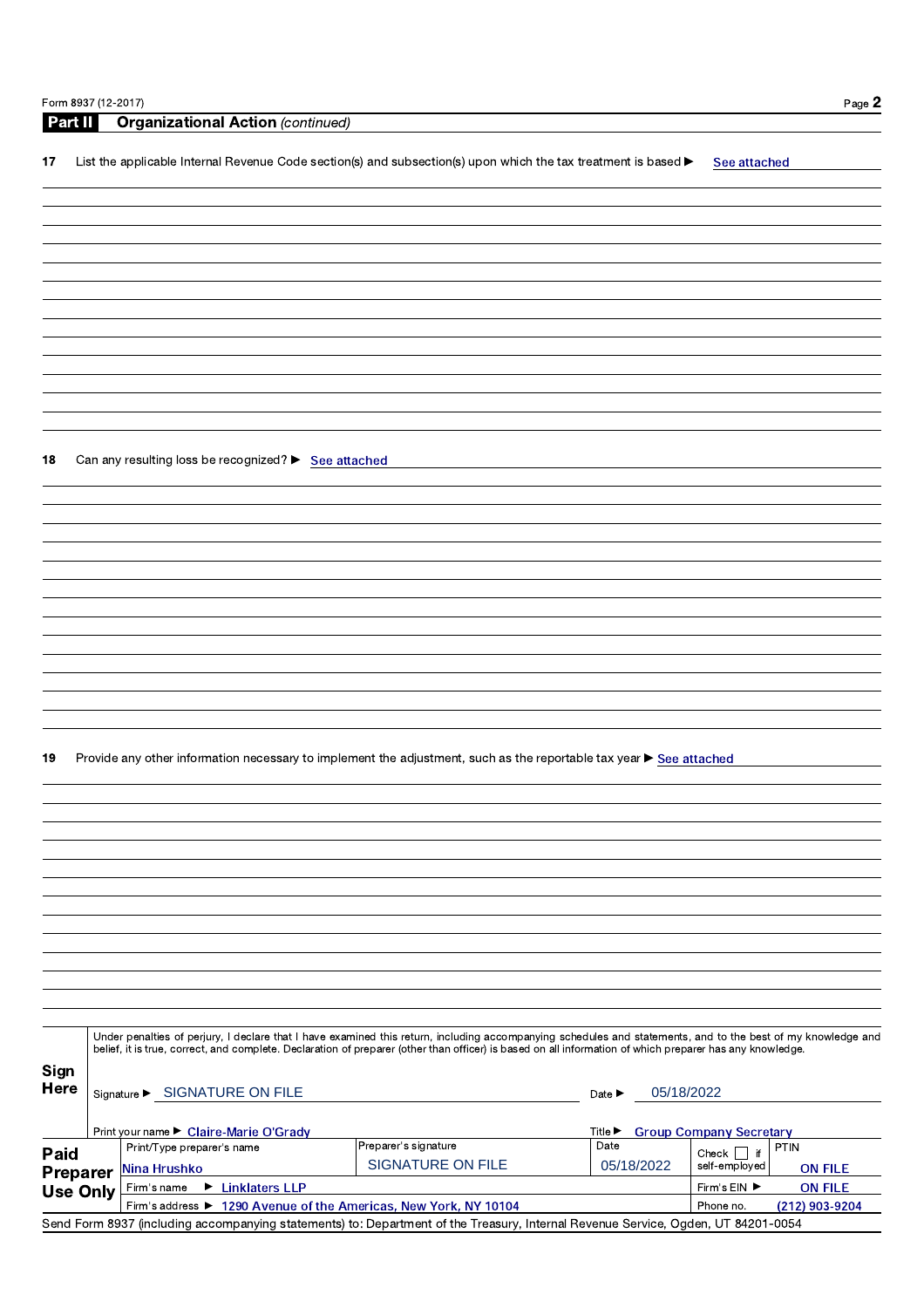## TATE & LYLE PLC

# ATTACHMENT TO FORM 8937 REPORT OF ORGANIZATIONAL ACTIONS AFFECTING BASIS OF **SECURITIES**

The information contained herein is being provided pursuant to the requirements of Section 6045B of the Internal Revenue Code of 1986, as amended (the "**Code**"), and includes a general summary regarding the application of certain U.S. federal income tax laws and regulations relating to the effects of the Share Consolidation (as defined below) on the tax basis of ordinary shares and American Depositary Receipts ("**ADRs**") of Tate & Lyle PLC (the "**Company**") following the Share Consolidation for U.S. federal income tax purposes. The information contained herein does not constitute tax advice and does not purport to cover all aspects of U.S. federal income tax that may be relevant to particular categories of shareholders.

Each registered shareholder of Tate & Lyle PLC prior to the Share Consolidation should consult their own tax advisor to determine the effect of the Share Consolidation to them, including the applicability and effect of all U.S. federal, state and local tax laws and non-U.S. tax laws. The information reported in this information return is not binding on the Internal Revenue Service or the U.S. courts, and no assurance can be provided that the conclusions reached within this summary will not be challenged in whole or in part by the Internal Revenue Service or will be sustained by a U.S. court if so challenged.

Please read the Circular to Shareholders relating to a proposed Special Dividend, Share Consolidation and Notice of General Meeting (the "**Circular**"), dated April 7, 2022, noting especially the discussion therein under the section "*Taxation—Certain US Federal Income Tax Considerations*." You may access the Circular at https://www.tateandlyle.com/sites/default/files/2022-04/geminishareconsolidationcircularfinal.pdf.

### **Part I – Reporting Issuer**

### *Lines 3-7***.** *Contact Information.*

The Company's preferred method of contact is via e-mail at GM.questions@tateandlyle.com, which is also the fastest and most efficient way to get answers to any questions regarding this Form 8937.

### Line 10. *CUSIP number*.

The Company's ordinary shares do not have a CUSIP number. The CUSIP number for the Company's ADRs prior to the Share Consolidation was 876570607. The CUSIP number for Company's ADRs after the Share Consolidation is 876570706.

### Line 12. *Ticker symbol*.

The ticker symbol for the Company's ordinary shares traded on the London Stock Exchange is TATE. The ticker symbol for the Company's ADRs traded in the U.S. over-the-counter market on OTCQX platform is TATYY.

### **Part II – Organizational Action**

*Line 14. Describe the organizational action and, if applicable, the date of the action or the date against which the stockholders' ownership is measured from the action.* 

On May 3, 2022, the Company effected a share consolidation whereby it consolidated every 7 existing ordinary shares ("**Existing Ordinary Shares**") into 6 new ordinary shares ("**New Ordinary Shares**")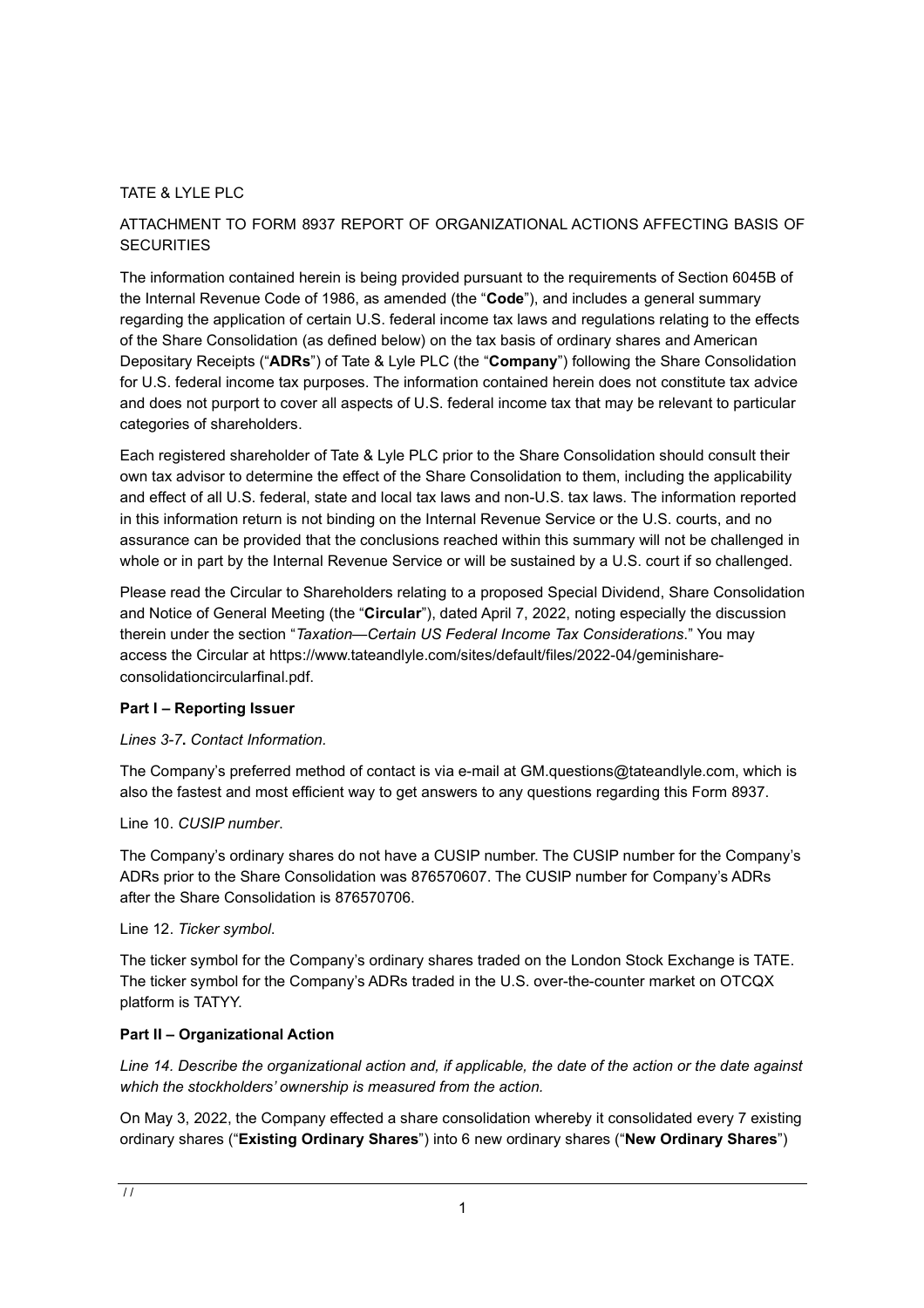with a nominal value of 29 1/6 pence each (the "**Share Consolidation**"). Fractional entitlements arising from the Share Consolidation were not allocated to shareholders but instead were sold in the market, and the cash proceeds from such fractional entitlements were either paid to shareholders or, to the extent such proceeds did not exceed £5, donated to the British Red Cross.

The Company has an ADR program in the United States. Each ADR represented four ordinary shares of the Company prior to the Share Consolidation. As a result of the Share Consolidation, for each existing ADR held on register on 19 May 2022 ("**Existing ADR**"), all ADR holders, upon cancellation of their Existing ADRs, were issued and received new ADRs ("**New ADRs**") in the ratio of six New ADRs to replace every seven Existing ADRs, with the effective date of May 20, 2022. Fractional entitlements were dealt with in the same manner as described above with respect to the Company's ordinary shares. Each New ADR represents four New Ordinary Shares.

# *Line 15. Describe the quantitative effect of the organizational action on the basis of the security in the hands of a U.S. taxpayer as an adjustment per share or as a percentage of old basis*.

As a result of the Share Consolidation, the Company's shareholders are required to allocate the aggregate tax basis in their Existing Ordinary Shares held immediately prior to the Share Consolidation among the New Ordinary Shares held immediately after the Share Consolidation, including any fractional share interest, such that the per share tax basis in each New Ordinary Share (and fraction thereof) is equal to 116.67% or 7/6ths of the tax basis in an Existing Ordinary Share. The quantitative effect on shareholders of ADRs is the same as described above with respect to ordinary shares.

The aggregate basis of the Existing Ordinary Shares surrendered must be allocated to the New Ordinary Shares received (including any fractional share interest) in a manner that reflects, to the greatest extent possible, that the New Ordinary Shares received are received in respect of the Existing Ordinary Shares that were acquired on the same date and at the same price. To the extent it is not possible to allocate basis in this manner, the basis of the Existing Ordinary Shares surrendered must be allocated to the New Ordinary Shares received in a manner that minimizes the disparity in the holding periods of the surrendered Existing Ordinary Shares whose basis is allocated to any particular New Ordinary Share received. The same principles apply to shareholders of ADRs. Shareholders that have acquired different blocks of Existing Ordinary Shares or Existing ADRs at different times or at different prices should consult their own tax advisors regarding the allocation of their aggregate adjusted basis among, and the holding period of, the New Ordinary Shares or New ADRs, as applicable.

## *Line 16. Describe the calculation of the change in basis and the data that supports the calculation, such as the market values of securities and the valuation dates*.

See discussion in Line 15 above. Because no fractional shares were issued, the aggregate tax basis of the Company's New Ordinary Shares or New ADRs held by a shareholder immediately after the Share Consolidation could be less than such shareholder's aggregate tax basis in the Company's Existing Ordinary Shares or Existing ADRs prior to the Share Consolidation by an amount equal to the aggregate tax basis allocation to the fractional share, if any.

The market value of the ordinary shares or ADRs is not applicable in determining the shareholder's tax basis in the New Ordinary Shares or New ADRs received in the Share Consolidation.